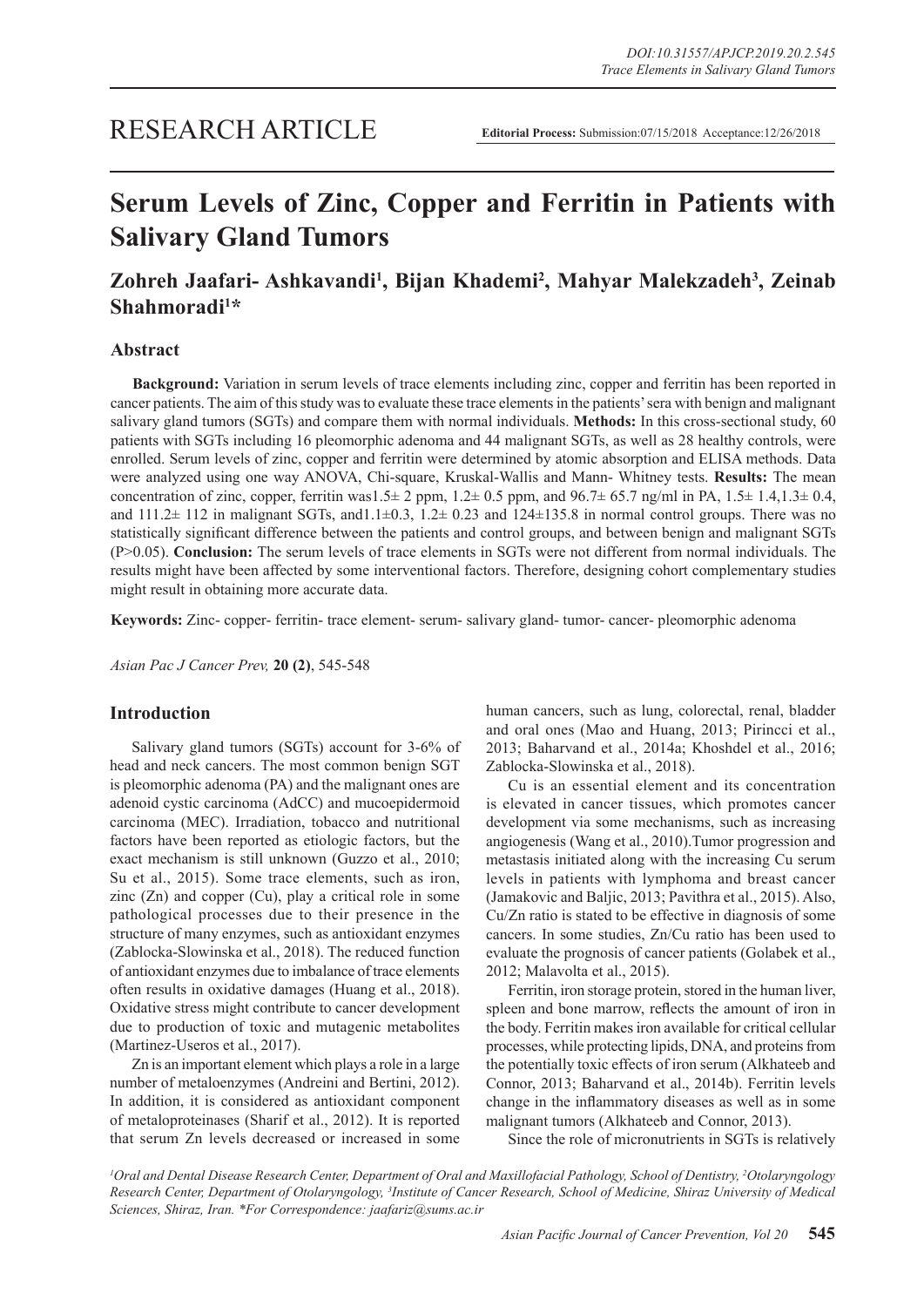unknown, this study aimed to evaluate Zn, Cu and Ferritin serum levels in patients with benign and malignant salivary gland tumors.

# **Materials and Methods**

This cross-sectional study was approved by the Ethics Committee of Shiraz University of Medical Sciences (IR.sums.rec.1395.S1016). Sixty patients were enrolled in this study, including16 patients with PA, 44 patients with malignant SGTs (18 cases of MEC, 10 ADCC, 4 acinic cell carcinoma (ACC), 4 squamous cell carcinoma (SCC), 8 malignant mixed tumor), as well as 28 normal subjects. The diagnosis was confirmed for all patients histopathologically. The patients with any anti-neoplastic treatment or a history of other malignancies were excluded. The patients and normal controls did not have any history of other systemic diseases and complementary drug consumption. All subjects gave their written informed consent. Baseline data including the patients' age, gender and type of tumor were obtained from their medical files.

Before any therapeutic intervention, 5 ml blood samples were collected in tubes containing EDTA and centrifuged. The serum was separated and transferred to acid wash tubes and kept at -80ºC for further analysis.

The metal concentrations (Zn and Cu) were assessed by atomic absorption spectrophotometry (spectrophotometer type AAS1, Karl Zeiss, Jena, Germany).

Ferritin level was measured using enzyme linked immunosorbent assay (ELISA) kit (Monobind, USA). The mean Zn, Cu and ferritin serum levels, as well as Cu/Zn, in patients and control groups were analyzed and compared through SPSS (version 11), using Chi-square, one-way ANOVA, Kruskal-Wallis and Mann–Whitney tests.

# **Results**

Baseline data of all groups are shown in Table 1. As shown, the mean serum Zn, Cu and ferritin levels, as well as Cu/ Zn, in all groups are shown in Tables2, 3.Moreover, normal or abnormal levels of trace elements in all study groups are illustrated in Table 4.

The mean serum Zn levels were  $1.5\pm 2$ ,  $1.5\pm 1.4$ , and  $1.1\pm0.3$  ppm in the PA and malignant tumors and control group, respectively. Cu and ferritin levels were  $1.2 \pm 0.5$ ppm and  $96.7 \pm 65.7$  ng/ml in the PA patients;  $1.3 \pm 0.4$ and  $111.2 \pm 112$  in malignant tumors; and  $1.2 \pm 0.23$  and 124±135.8 in normal individuals. Statistical analysis using one-way ANOVA test showed that the mean serum Zn, Cu and ferritin levels were not statistically different among the study groups  $(P> 0, 05)$ .

As shown in Table 4, most of the patients and normal individuals exhibited normal Zn level. Although the percentage of normal Zn level in the control group (82%) and benign tumors (75%) was more than that in malignant ones (61.4%), Chi-square test showed no significant difference among the groups. Cu and ferritin levels presented a similar pattern and most of the subjects revealed a normal level of these elements. Chi- square test showed no difference among the groups regarding to the status of Cu and ferritin levels. (All p- values  $>0.05$ )

Table 1. Baseline Data of All Study Groups

| Tumor type          | M/F<br>Age      |       | Stage                 |
|---------------------|-----------------|-------|-----------------------|
|                     | $Mean \pm SD$   |       | ? / I / II / III / IV |
| Benign: $PA(16)$    | $43.8 \pm 13.7$ | 6/10  |                       |
| Malignant: MEC (18) | $54.2 \pm 18.4$ | 8/10  | 4/2/3/3/6             |
| ADC(10)             | $48.2 \pm 19.4$ | 5/5   | 7/0/1/1/1             |
| Other $(16)$        | $50.9 \pm 16$   | 13/3  | 0/11/0/1/3/1          |
| Control (28)        | $47.2 \pm 14.3$ | 15/13 |                       |
| Total               | $47.8 \pm 16.4$ | 47/41 | 11/13/5/7/8           |

?, Undefined stage; PA, pleomorphic adenoma; MEC, mucoepidermoid carcinoma; ADCC, adenoid cystic carcinoma; Other, 4 acinic cell carcinoma; 4 squamous cell carcinoma, 8 malignant mixed

Table 2. Mean of Ferritin, Cu and Zn Groups Serum Levels in Patients and Control Groups

| Tumor Type                   | Ferritin<br>(ng/ml) | Cu<br>(ppm)     | $Z_{n}$<br>(ppm) |
|------------------------------|---------------------|-----------------|------------------|
| Benign: PA (16)              | $96.7 \pm 65.7$     | $1.16 \pm 0.48$ | $1.50 \pm 2$     |
| Malignant: MEC (18)          | $66.1 \pm 72.1$     | $1.39 \pm 0.3$  | $2.90\pm4.1$     |
| ADC(10)                      | $137.7 \pm 137$     | $1.44\pm 0.6$   | $1.22 \pm 0.3$   |
| ACC(4)                       | $96.1 \pm 32.7$     | $1.22 \pm 0.5$  | $1.1 \pm 0.4$    |
| SCC(4)                       | $121.4 \pm 100.5$   | $0.97 \pm 0.4$  | $1 \pm 0.2$      |
| Malignant mixed tumor<br>(8) | $163.5 \pm 159.1$   | $1.15 \pm 0.4$  | $2.5 \pm 2.2$    |
| Control $(28)$ -             | 123.9±135.9         | $1.17\pm0.2$    | $1.09 \pm 0.36$  |
|                              |                     |                 |                  |

PA, pleomorphic adenoma: MEC, mucoepidermoid carcinoma: ADCC, adenoid cystic carcinoma; ACC, acinic cell carcinoma; SCC, Squamous cell carcinoma

Cu/Zn ratio was  $1 \pm 0.3$ ,  $1.1 \pm 0.5$  and  $1.1 \pm 0.3$  in PA, malignant tumors and control groups, respectively. Kruskal-Wallis test show no difference among the study groups ( $p$  $>$  0.05).

#### **Discussion**

Researchers have revealed some relationships between the levels of trace elements and the tumor type, stage or activity. In the present study, we evaluated the serum levels of Zn, Cu and ferritin in patients with benign and malignant SGTs. The findings showed that the majority of patients expressed normal concentrations of these elements, which was not different from the normal individuals.

Zn is recognized as an antioxidant agent and plays an

Table 3. Cu/ Zn Ratio in All Study Groups

| Tumor Type                | Cu/Zn          |
|---------------------------|----------------|
| Benign: PA (16)           | $1.03 \pm 0.3$ |
| Malignant: MEC (18)       | $1.5 \pm 1.8$  |
| ADC(10)                   | $1 \pm 0.4$    |
| ACC(4)                    | $1.1 \pm 0.4$  |
| SCC(4)                    | $1.03 \pm 0.6$ |
| Malignant mixed tumor (8) | $0.8 \pm 0.4$  |
| Control $(28)$ -          | $1.1 \pm 0.3$  |

PA, pleomorphic adenoma; MEC, mucoepidermoid carcinoma; ADCC, adenoid cystic carcinoma; ACC, acinic cell carcinoma; SCC, Squamous cell carcinoma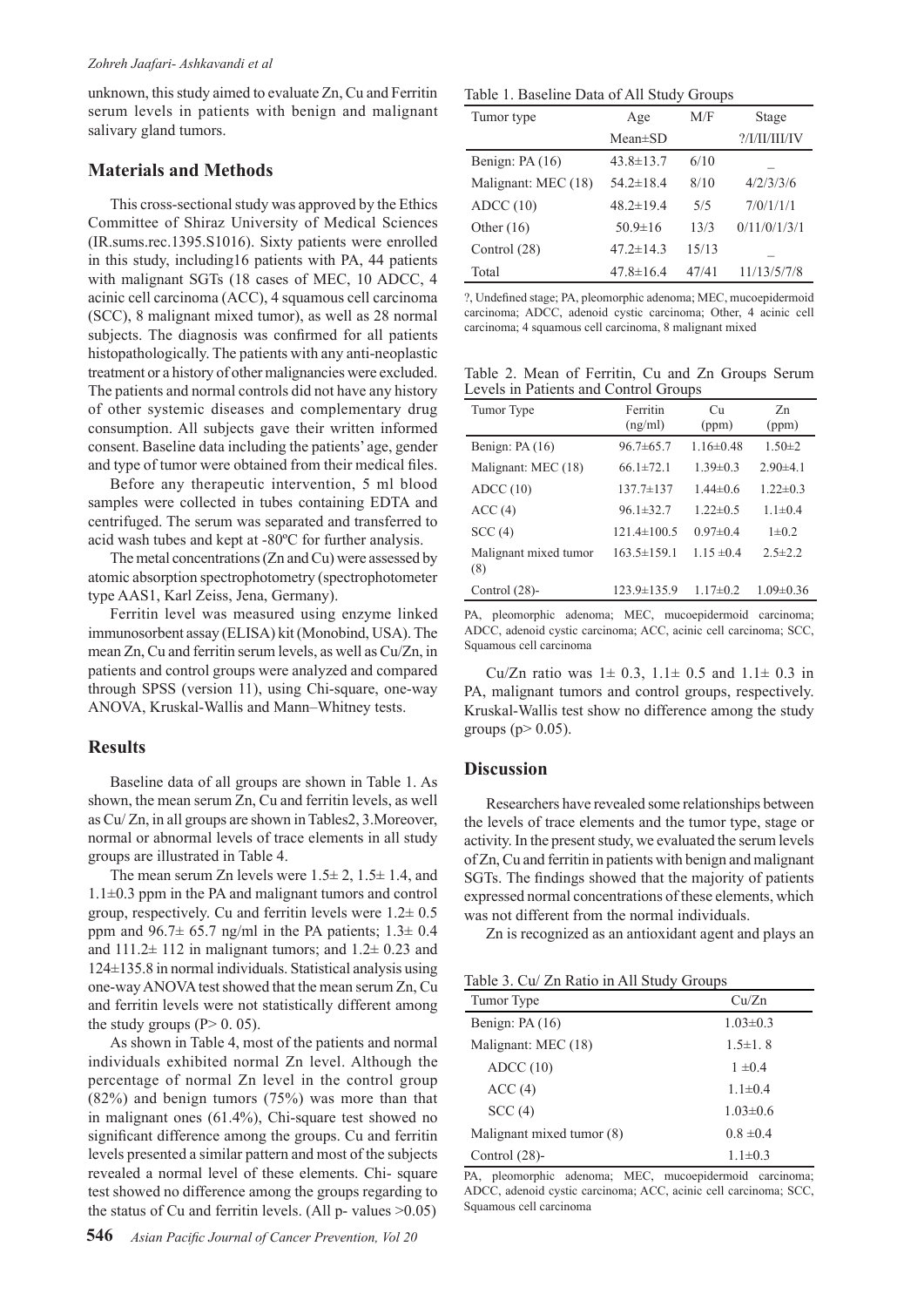| Group $(N)$    | Zn              | Cu              | Ferritin        |
|----------------|-----------------|-----------------|-----------------|
|                | Low/Normal/High | Low/Normal/High | Low/Normal/High |
| PA(16)         | 0/12/3          | 11/2/3          | 0/15/1          |
| Malignant (44) | 0/27/17         | 2/30/12         | 4/36/4          |
| Control (28)   | 0/23/5          | 0/24/4          | 4/18/6          |
| Total $(88)$   | 0/62/25         | 13/56/19        | 8/69/11         |

Table 4. Zn, Cu and Ferritin Status in All Study Groups

Normal ranges: Zn, 0.7-1.1, Cu: 0.75-1.45; Ferritin: Male, 12-300; Female, 12-150; PA: pleomorphic adenoma

anticancer role by activating some transcription factors that control the cell proliferation and apoptosis as well as DNA, RNA and ribosome stability. It is also effective in DNA repair. Low Zn concentration has been reported in many cancers, such as lung, bladder, colorectal and renal carcinomas (Mao and Huang, 2013; Pirincci et al., 2013; Khoshdel et al., 2016; Zablocka-Slowinska et al., 2018). Another study (Gradinaru et al., 2007) reported low Zn concentration in a preliminary study in 31 patients with stage II and III malignant SGTs of the parotid glands. In this study, the plasma Zn level in patients was similar to our results; however, the control group showed a higher level of Zn. While Zn deficiency was reported in Iranian population (Ghasemi et al., 2012), it seems that serum Zn levels are related to dietary habits. It is shown that Zn supplementation might reduce DNA damage and inflammation sources (Sun et al., 2016). In addition, some studies have shown increased Zn levels in oral and testicular cancer patients (Baharvand et al., 2014a; Kaba et al., 2015).

Some researchers have proposed that evaluating Zn concentration in tissues is a more precise marker for cancer development. Hashemian et al., (2014) in a review study explained that the benefits of Zn supplementation in cancer incidence was not observed.

Although many researchers have observed increased Cu concentration in the sera of some cancer patients, such as testicular, oral, bladder (Mao and Huang, 2013; Baharvand et al., 2014a; Kaba et al., 2015), the present findings regarding SGTs did not reveal any difference in comparison to the normal subjects. One study reported lower Cu serum level in patients with colorectal cancer in comparison with normal individuals and found Cu deficiency in the population (Khoshdel et al., 2016). In Gardinaru et al.,'s study (2007), Cu exhibited a higher concentration in patients with malignant SGTs in comparison with the control group. Cu is an essential trace element, which is essential in several steps of cancer progression, and it elevates in cancer cells (Blockhuys et al., 2017). It was shown that the interaction between vitamin D and Cu leads to severe oxidative stress, DNA fragmentation and cell death, especially in malignant cells (Rizvi et al., 2015). Also, Cu is required for angiogenesis. Several studies have shown the tumor inhibitor effects of Cu chelating compounds (Santini et al., 2014). The lower and higher concentrations of Zn and Cu have been reported in different human cancers. The conflicting data regarding serum levels of trace elements could be attributed to the study design, sample size, dietary habits and racial factors. Most studies have reported the mean

concentration of these elements in a total sample group, while the normal range of these elements are too wide and the patients might be diagnosed in the normal range even in a different mean levels.

The present study did not find any change in the ferritin serum levels in the patients compared to the control group. Although the role of intracellular ferritin has been well recognized, the significance of its serum level is poorly understood in cancer prevention(Alkhateeb and Connor, 2013). A higher serum level has been detected in some human cancers including breast and oral carcinomas (Alkhateeb et al., 2013; Baharvand et al., 2014a). It has been found that tumor-associated macrophages have expressed high levels of ferritin. Moreover, some cancer cells can secret ferritin. These elevated levels in the tumor environment and serum have correlated with more aggressive diseases and poor outcome. The elevation of ferritin level in cancer patients has been attributed to chronic inflammation (Alkhateeb and Connor, 2013; Alkhateeb et al., 2013). However, it has been shown that 90% of patients with non-small lung cancer, as well as patients with bladder cancer, showed lower serum ferritin levels (Kukulj et al., 2010; Mazdak et al., 2010). Ferritin might decrease as a result of anemia or tumor resection in cancer patients. Ferritin levels might be increased in anemic patients due to chronic inflammation (Rambod et al., 2008). Some studies reported the mean ferritin serum levels. However, this element has a wide and different normal range regarding the age and gender. Moreover, anemia might be prevalent in a population, which could affect the result.

In conclusion, based on the present findings, Zn, Cu and ferritin serum levels in patients with SGT were similar to normal subjects, in contrast to many human neoplasms. The results may be affected by the patients' dietary habits, socioeconomic factors, sample size, measurements and study design. Therefore, designing cohort complementary studies might result in obtaining more accurate data. Moreover, various types of malignant SGTs were enrolled in this study which had different values of the evaluated elements. This variation could affect the results; therefore, further studies focusing on a specific type of malignant SGT with a greater sample size are suggested.

#### *Statement conflict of interest*

There is no conflict of interest.

# **Acknowledgments**

The authors would like to thank the Vice-chancellor